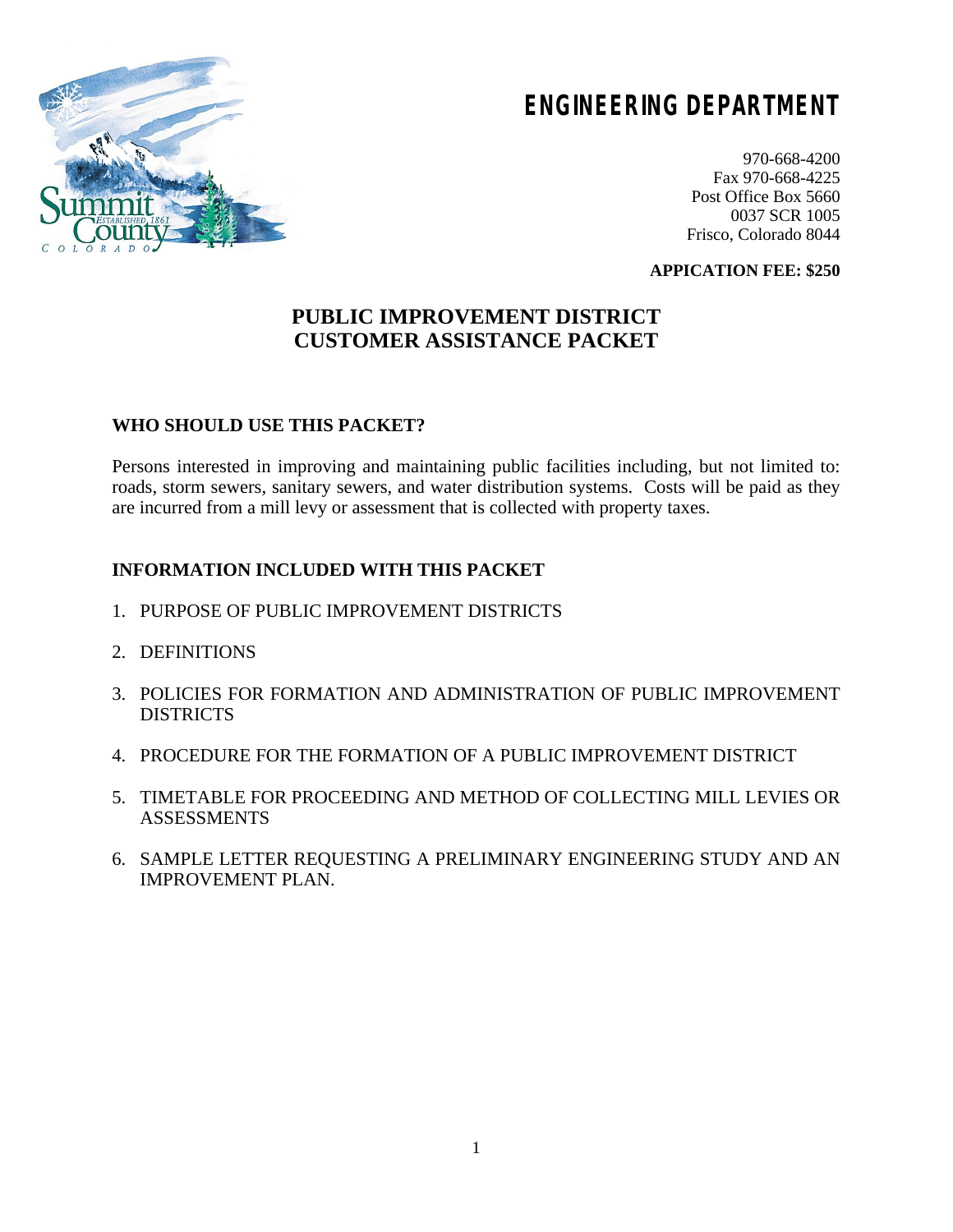#### **PURPOSE**

A Public Improvement District (PID) enables property owners within a given area to fund construction and maintenance of public facilities. Public facilities may include road improvements, storm sewers, sanitary sewer improvements or collection systems, water distribution systems, and parks or recreation areas.

#### **DEFINITIONS**

**ASSESSED VALUE:** The assessed value of a district is the sum of all land values and improvement values within the district boundary. The assessed values for individual properties are determined by the Summit County Assessor's office.

**PID:** Public Improvement District

**PID COORDINATOR:** An Engineering Department staff member who will assist the property owners in making a request for a district.

**PRELIMINARY ENGINEERING:** The engineering work done at the outset of a project and is conceptual in nature. It may represent the evaluation of several options.

**PRELIMINARY COST ESTIMATE:** The estimate cost of a project made at the time of preliminary engineering. It is based the best information available in terms of quantities and prices for the project. Where information is not available, the worst case conditions are assumed.

**PROJECT BID PRICE:** The amount bid for a project by the lowest responsible and reliable bidder. It is based upon bid prices and bid quantities.

**PUBLIC FACILITY:** A facility dedicated for public use and accepted by the appropriate governmental or quasi-governmental entity.

**PUBLIC MAINTENANCE:** A facility maintained by a governmental or quasi-governmental entity.

**QUALIFIED ELECTOR:** A person who at the designated time or event is qualified to vote in general elections in Colorado; and who has been a resident of the district (by means of voter registration) for not less than thirty (30) days or who or whose spouse owns taxable real or personal property within the district whether or not they reside in the district. Where the owner of taxable real or personal property within the district is not a natural person, an "elector" of the district shall include a person designated by the owner to vote for the entity. Such designation shall be in writing and filed with the county clerk and recorder. Only one such person may be designated by an owner.

**STATUTORY LIEN:** The mill levy or assessment associated with the PID constitutes a general tax lien according to CRS 30-20-501 et seq.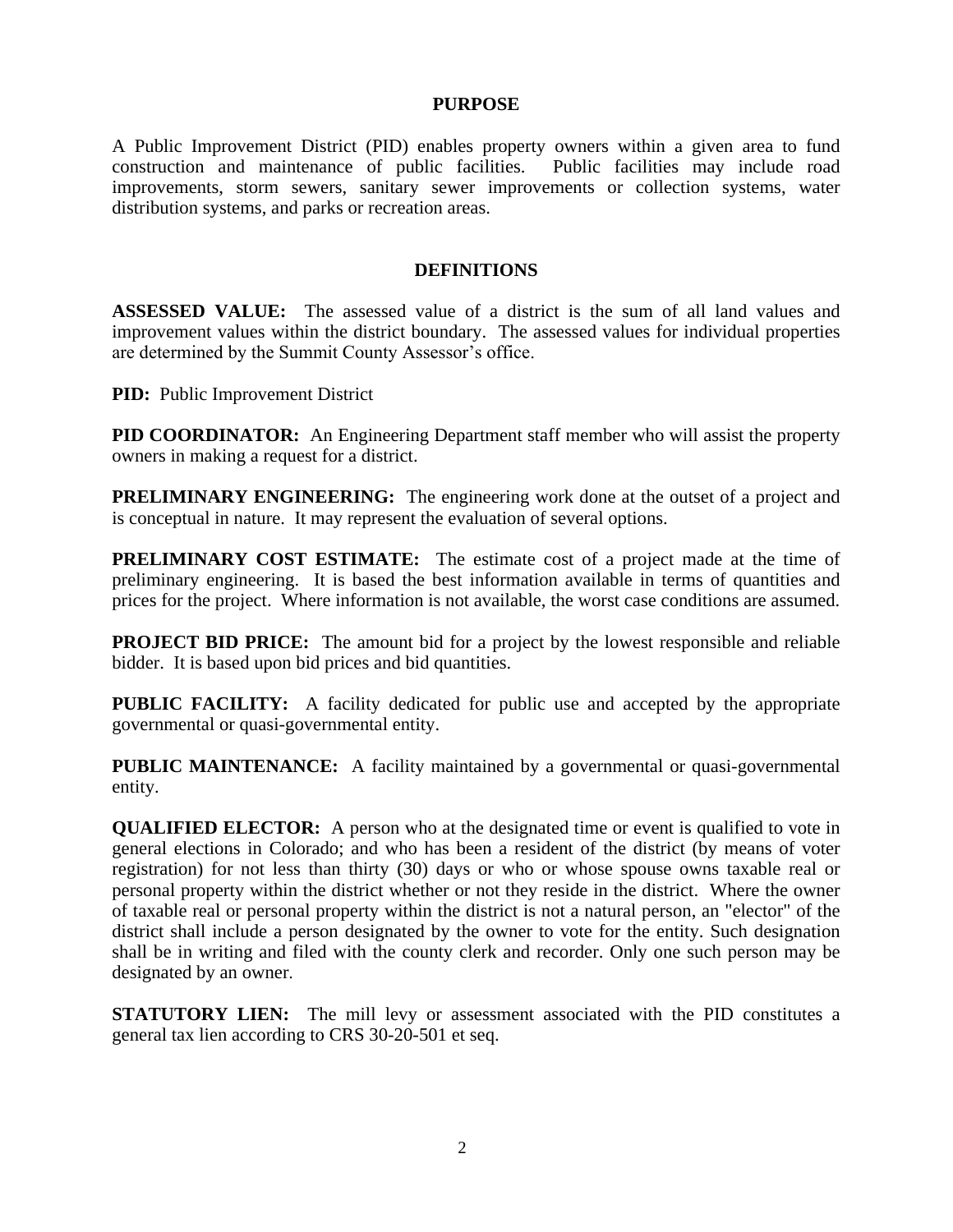## **SUMMIT COUNTY POLICIES FOR FORMATION AND ADMINISTRATION OF PUBLIC IMPROVEMENT DISTRICTS**

- 1. Complete an application for Public Improvement District, available from the County Engineering Department. Each application must be accompanied by a \$250 processing fee to cover the costs associated with reviewing the plan and cost estimate, as well as preparing the petition.
- 2. Applicants will then prepare a plan of construction and maintenance, provide cost estimates and submit the items to the Engineering Department who will prepare a petition for circulation by the applicants. The form of the petition will be approved by the County Attorney's Office.
- 3. Summit County Board of County Commissioners will hold a public hearing to consider forming a PID only after receiving a formal legal petition in support of the proposal. By state statute the petition must be signed by at least 30% or two hundred (200) of the electors who reside or own taxable or personal property within the proposed district, whichever is less.
- 4. In preparing its recommendation to the BOCC at the public hearing, the Engineering Department shall take into account the following:
	- a. Each district recommended for approval may be for construction and maintenance of new facilities or improvement and maintenance of existing facilities to a higher standard than currently exists.
	- b. Each project shall include a plan for maintenance of the improvement for a period of at least twenty (20) years following the improvement.
	- c. Each project shall include a plan for funding, which is adequate to pay the entire cost of the improvement over ten (10) years and the projected cost of maintenance for a twenty (20) year period following construction.
- 5. The County will only consider proposals for PID's for facilities that are dedicated to public use. In the case of road improvements or maintenance, the roads must be with the public right-ofway, by deed of dedication or by dedication on a plat to the satisfaction of Summit County.
- 6. All goods and services, including but not limited to consultant selection, bidding for construction, and contracting for construction shall be per Summit County Purchasing Policies.
- 7. Any and all variances from the above policies will require Board of County Commissioner approval.
- 8. Summit County shall charge an annual administrative fee of 5% to all districts.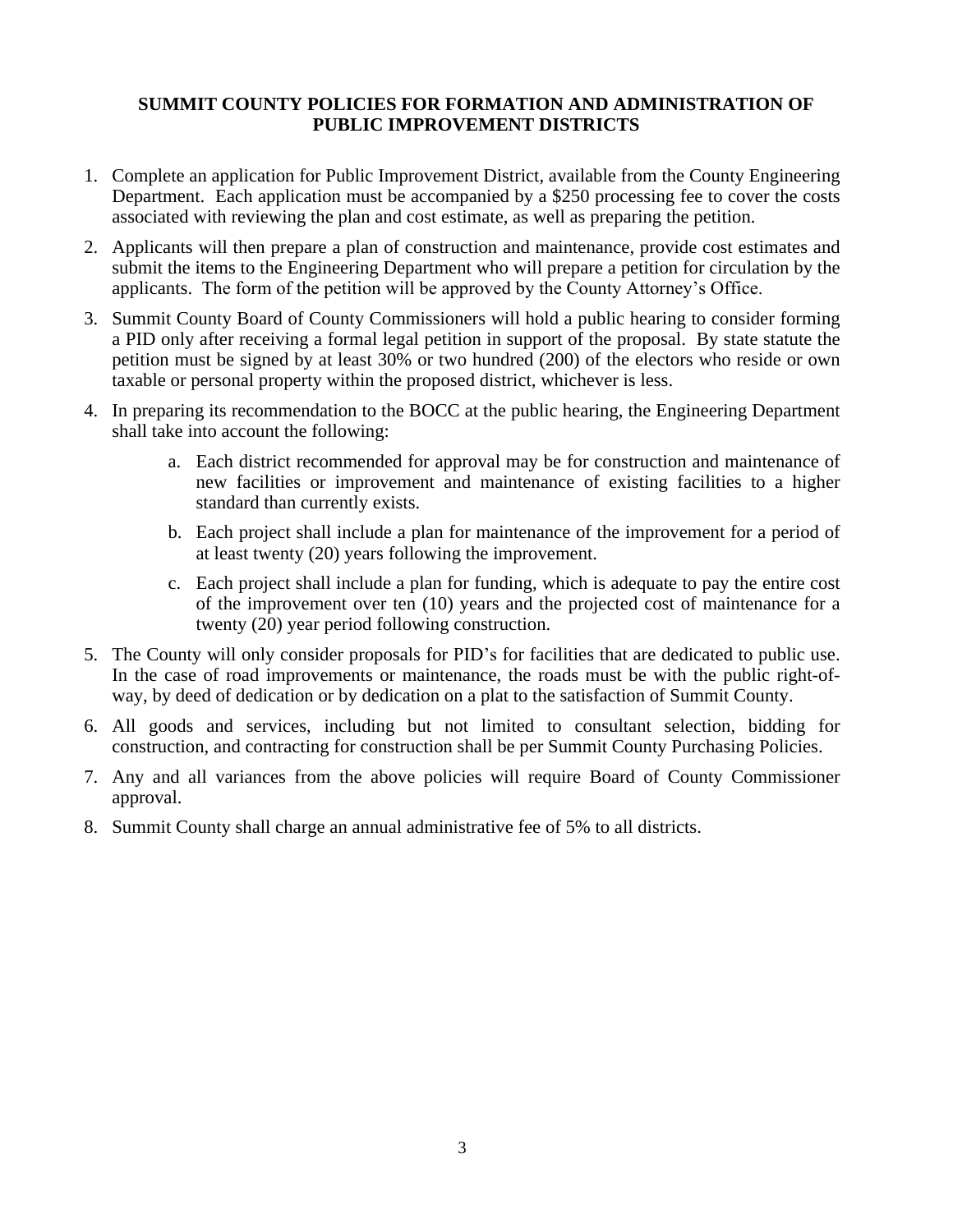## **PROCEDURE FOR THE FORMATION OF A PUBLIC IMPROVEMENT DISTRICT**

- 1. The formation process for a PID begins after the Engineering Department receives a completed application and the application fee (\$250) from a group of property owners.
- 2. After reviewing the proposal with the Engineering Department, applicants must prepare a proposed improvement plan, preliminary engineering study and cost estimate, and submit these along with a letter of request from the proponents. The Engineering Department will use these documents to prepare a petition to be circulated by the petitioners.
	- a. The improvement plan must state what is being improved, the nature of the improvement, and the extent of the improvement.
	- b. The preliminary engineering study must include an estimate of the cost of construction and the estimated cost of maintenance of the improvement for a minimum of twenty (20) years following the construction. For projects which include only maintenance of existing facilities, cost estimates are only needed for one (1) year.
	- c. Engineering Department will add the cost of administration.
- 3. The Engineering Department will review the plan and preliminary engineering study for the project. The full range of options for each project will be considered including to do nothing, repair the existing facility, and total reconstruction of the facility. The study will consider how long each choice might last and its cost. The least expensive alternative which meets the design requirements will be recommended.
- 4. The Engineering Department will also review the preliminary cost estimate for construction or maintenance. The cost estimate is normally based on an estimate of quantities and construction bid prices, and is only a cursory investigation of site conditions at this stage. For this reason the Engineering Department will assume worst case conditions for estimated quantities. Prior to the formation of a district, the property owners may choose to pay for site specific investigations such as soil test, surveying, etc. to eliminate uncertainty in the cost estimate. If the property owners elect not to pay for further engineering at this stage, the cost estimate produced in the preliminary engineering study will be utilized in the formal legal petition requesting the County to form the district.
- 5. After reviewing the proposed improvement plan, preliminary engineering study and cost estimate, the Engineering Department will consider if the proposed level of funding is sufficient to improve the facility and maintain the facility in its improved condition for a minimum of twenty (20) years. The staff will prepare a recommendation to the Board of County Commissioners.
- 6. If the staff recommendation is for denial or approval with modification, the applicants may, in writing, request a review before the Board of County Commissioners.
- 7. A formal legal petition requesting the formation of the district must be prepared by the applicant in consultation with the Engineering Department. The petition must state:
	- a. The name of the proposed district
	- b. A general description of the improvements to be constructed, installed, acquired, operated, or maintained or the services to be provided by the district
	- c. The estimated cost of the proposed improvements or the estimated annual cost of providing the proposed services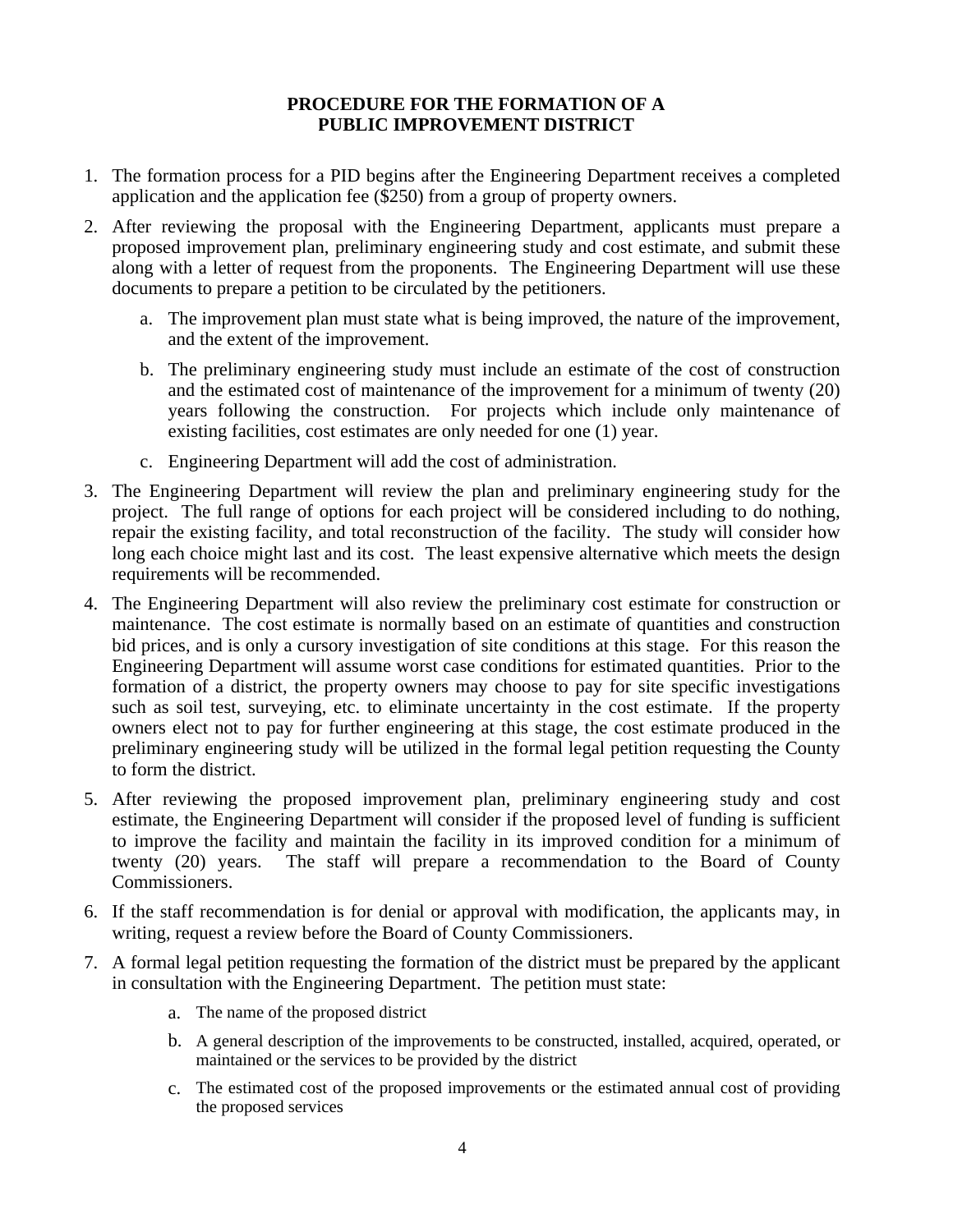- d. A general description of the boundaries of the district with enough clarity to enable a property owner to determine whether or not his or her property is within the district
- e. The names of at least three (3) but not more than five (5) electors who will represent the district during the formation process as Advisory Board members*.*
- f. A statement that either:
	- I. The boundaries of the proposed district include at least one hundred eligible electors, or
	- II. The boundaries of the proposed district include at least one eligible elector for each five acres of land included within the proposed district; or
	- III. The petition is signed by one hundred percent of the owners of taxable real property to be included in the proposed district
- 8. The applicant will be responsible for the circulation of the petition among the Qualified Electors of the proposed district. After the Clerk & Recorder receives the petition and verifies it was signed by at least 30% of the Qualified Electors of the proposed district, or 200 Qualified Electors (whichever is less), the public hearing process will be initiated. Along with the petition, the applicant must submit a financial guarantee in the form of a bond or cash in an amount sufficient to cover the cost of the PID process in the event the PID is not approved (public notice, mailing, admin costs, election, etc).
- 9. The County Clerk will publish legal notice of a hearing before the Board of County Commissioners in a newspaper of general circulation and will also mail notices to all Qualified Electors within the proposed district as well as any municipality within three (3) miles of the district boundaries. At the public hearing, the Commissioners will hear concerns and comments from property owners and interested citizens regarding formation of the proposed district.
- 10. If it is shown that the proposed improvements will benefit the district and that the cost of the improvements are not excessive as compared with the value of the property within the district, t he BOCC may order the question of formation of the district and the question of issuance of bonds to be decided at a general election. The Board of County Commissioners must certify the item for the ballot at least 60 days prior to the election.
- 11. If the ballot passes (simple majority of votes), final engineering design of the improvements and maintenance plan will be contracted by the Engineering Department. After the design is complete, the plans will be advertised for bid and the construction contract will be awarded to the lowest most responsive bidder. Design and construction are financed by the County and supervised by the Engineering Department staff.
- 12. The Board of County Commissioners, acting as a district board, will establish a mill levy annually based on the annual cost to be applied to the assessed value of real property in the district or an assessment to generate funds to repay the debt and for district operations and administration. The Advisory Board members will make a recommendation for the annual budget to the County Commissioners, who will decide on the item during a public hearing.
- 13. The additional mill levy or assessment will be part of the annual tax notice to property owners within the district.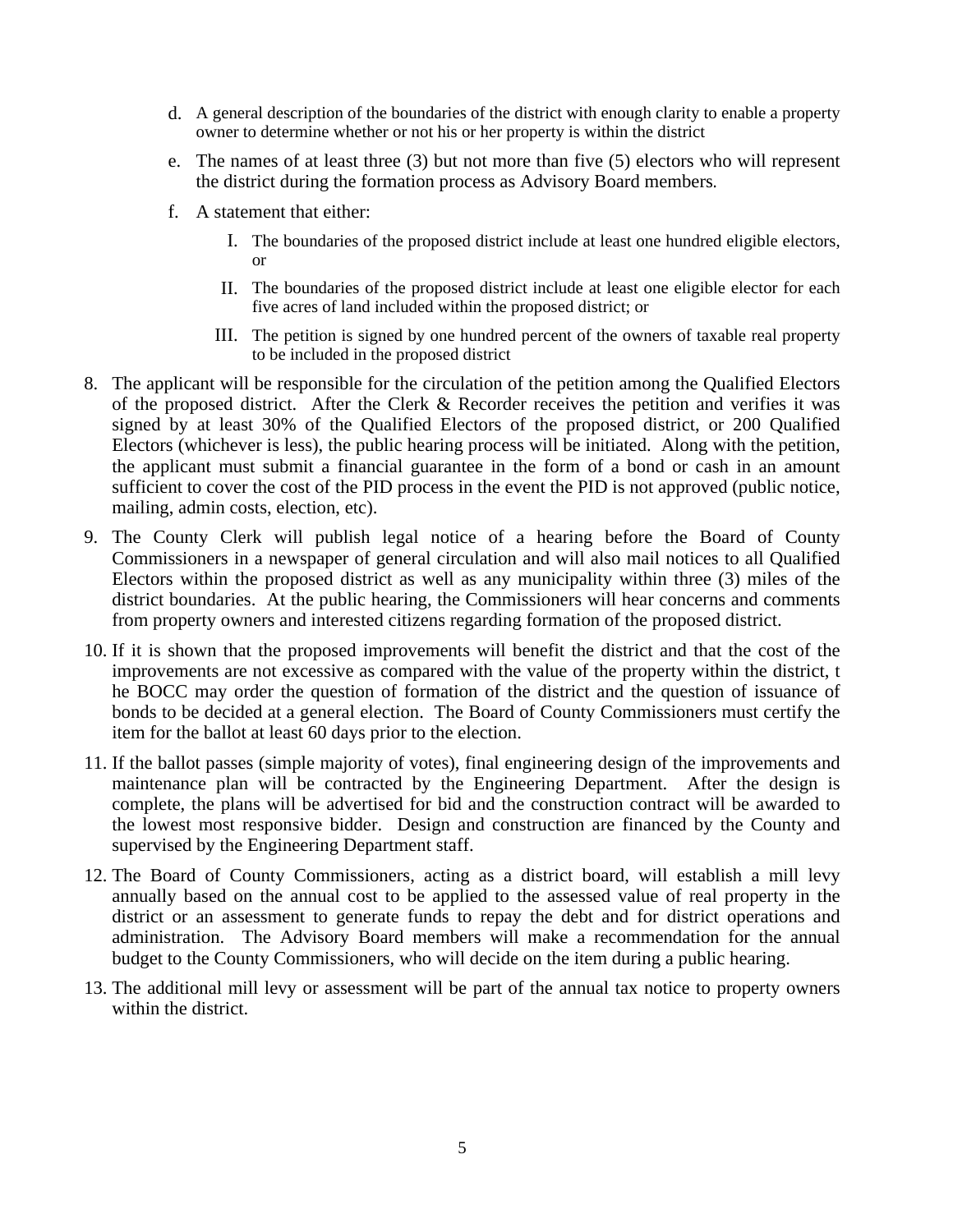## **SAMPLE PID FORMATION TIMETABLE OF EVENTS**

**Prior to January 1:** Application filed and reviewed by the Engineering Department.

**Prior to March 1:** Preliminary engineering study, improvement plan, cost estimate and letter of intent completed and submitted to the Engineering Department.

**By May 31:** Signed petition submitted to the Clerk and Recorder along with a bond or cash sufficient to cover the cost of the cost of mailings, staff time and preparation for hearing.

**Prior to June 10:** Notify Treasurer and Assessor of possible district formation.

**By July 31:** Public hearing to consider formation of the district (not less than 20 days, nor more than 40 days after submission of the petition to the Clerk and Recorder).

No later than 4<sup>th</sup> Tuesday in August: BOCC certifies ballot for November election

**Prior to October 10:** Assessor certifies total valuation to the secretary of the special district.

**1 st Tuesday of November:** Election to form the District and approve a mill levy or assessment.

**Beginning in mid-November:** Final design of the improvements and formal bidding process for construction and/or annual maintenance of the improvements

**Not later than December 15:** Secretary of the district (Clerk and Recorder) recommends levy or assessment to County Commissioners.

**Not later than December 22:** County Commissioners approve mill levy or assessment.

*This timetable is an estimate only, and many factors may contribute to fluctuations*